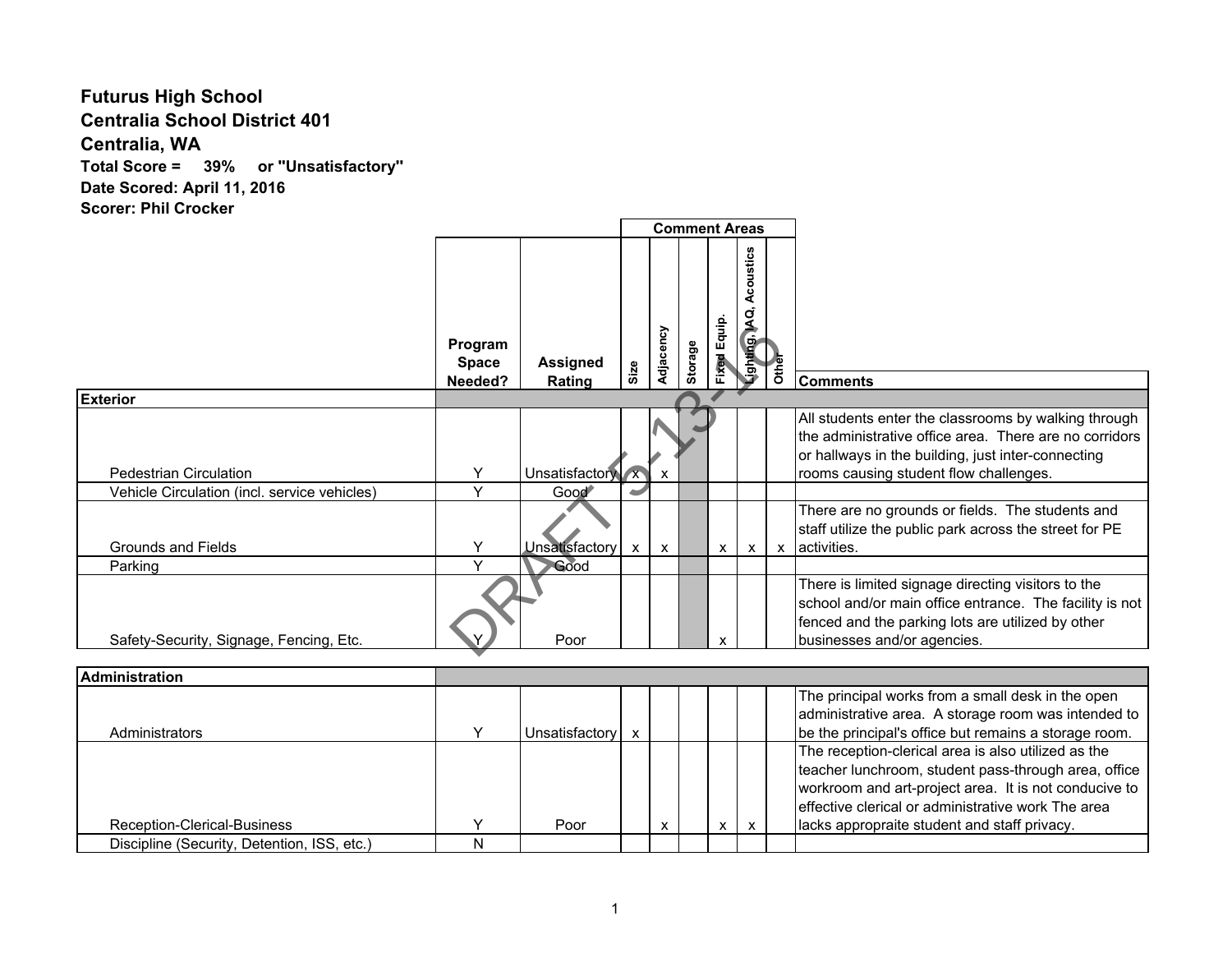|                                               |                                    |                           | <b>Comment Areas</b> |                           |              |                           |                             |              |                                                                                                                                                                                              |
|-----------------------------------------------|------------------------------------|---------------------------|----------------------|---------------------------|--------------|---------------------------|-----------------------------|--------------|----------------------------------------------------------------------------------------------------------------------------------------------------------------------------------------------|
|                                               | Program<br><b>Space</b><br>Needed? | <b>Assigned</b><br>Rating | Size                 | Adjacency                 | Storage      | <b>Fixed Equip.</b>       | Acoustics<br>Lighting, IAQ, | Other        | <b>Comments</b>                                                                                                                                                                              |
| <b>Administrative Support</b>                 | Y                                  | Unsatisfactory            |                      |                           | X            |                           |                             |              | The office area lacks appropraiate amounts of<br>storage and there is no office workroom. The office<br>area lacks secure storage areas. Office staff share a<br>restroom with the students. |
|                                               |                                    |                           |                      |                           |              |                           |                             |              |                                                                                                                                                                                              |
| <b>Student Services</b>                       |                                    |                           |                      |                           |              |                           |                             |              |                                                                                                                                                                                              |
| Counselor, SW Offices                         | Ν                                  |                           |                      |                           |              |                           |                             |              |                                                                                                                                                                                              |
| <b>Clinic and Restroom</b>                    | Y                                  | Unsatisfactory            | $\mathsf{x}$         | $\boldsymbol{\mathsf{x}}$ |              | x                         | X                           | X            | The school has no clinic. There is only one set of<br>restrooms shared by students and staff.                                                                                                |
| <b>Student Services Support</b>               | N                                  |                           |                      |                           |              |                           |                             |              |                                                                                                                                                                                              |
|                                               |                                    |                           |                      |                           |              |                           |                             |              |                                                                                                                                                                                              |
| <b>Staff Support</b>                          |                                    |                           |                      |                           |              |                           |                             |              |                                                                                                                                                                                              |
| <b>Staff Workrooms</b>                        | Y                                  | Unsatisfactory            | $\mathsf{x}$         | $\mathsf{x}$              | $\mathsf{x}$ | $\boldsymbol{\mathsf{X}}$ | $\mathsf{x}$                |              | There is no staff workroom. Staff use the office<br>x administrative area as a workroom.                                                                                                     |
| <b>Staff Lounge</b>                           | Y                                  | Unsatisfactory            | $\mathsf{x}$         | $\mathsf{x}$              | $\mathsf X$  | $\boldsymbol{\mathsf{x}}$ | $\mathsf{x}$                |              | There is no staff lounge. Staff use the office<br>x administrative area as a staff lounge.                                                                                                   |
| <b>Staff Support and Restrooms</b>            | Y                                  | <b>Unsatisfactory</b>     | $\mathbf{x}$         | $\mathsf{x}$              | $\mathsf{x}$ | $\mathsf{x}$              | $\mathbf{x}$                | $\mathbf{x}$ | Staff share one set of restrooms with students.                                                                                                                                              |
|                                               |                                    |                           |                      |                           |              |                           |                             |              |                                                                                                                                                                                              |
| <b>Food Services</b>                          |                                    |                           |                      |                           |              |                           |                             |              |                                                                                                                                                                                              |
| <b>Food Preparation</b>                       |                                    | Fair                      | X                    |                           |              | X                         |                             |              | Students and staff share a kitchen area for food<br>storage and individual preperation.                                                                                                      |
| Cafeteria                                     | Y                                  | Unsatisfactory            | $\mathsf{x}$         | $\mathsf{X}$              | $\mathsf{X}$ | $\mathsf{X}$              | $\mathsf{x}$                |              | The school does not have a cafeteria. Students and<br>staff eat in classrooms or in the office administrative<br>x area.                                                                     |
| Dishwashing-Scullery                          | Y                                  | Good                      |                      |                           |              |                           |                             |              |                                                                                                                                                                                              |
| Food Storage (Freezer, Cooler, Dry Storage)   | Y                                  | Unsatisfactory            |                      |                           | X            | X                         |                             |              | The school is not able to offer food and nutrition<br>classes as part of science instruction because of the<br>lack of appropriate food storage equipment.                                   |
| Food Services Support (office, lockers, etc.) | N                                  |                           |                      |                           |              |                           |                             |              |                                                                                                                                                                                              |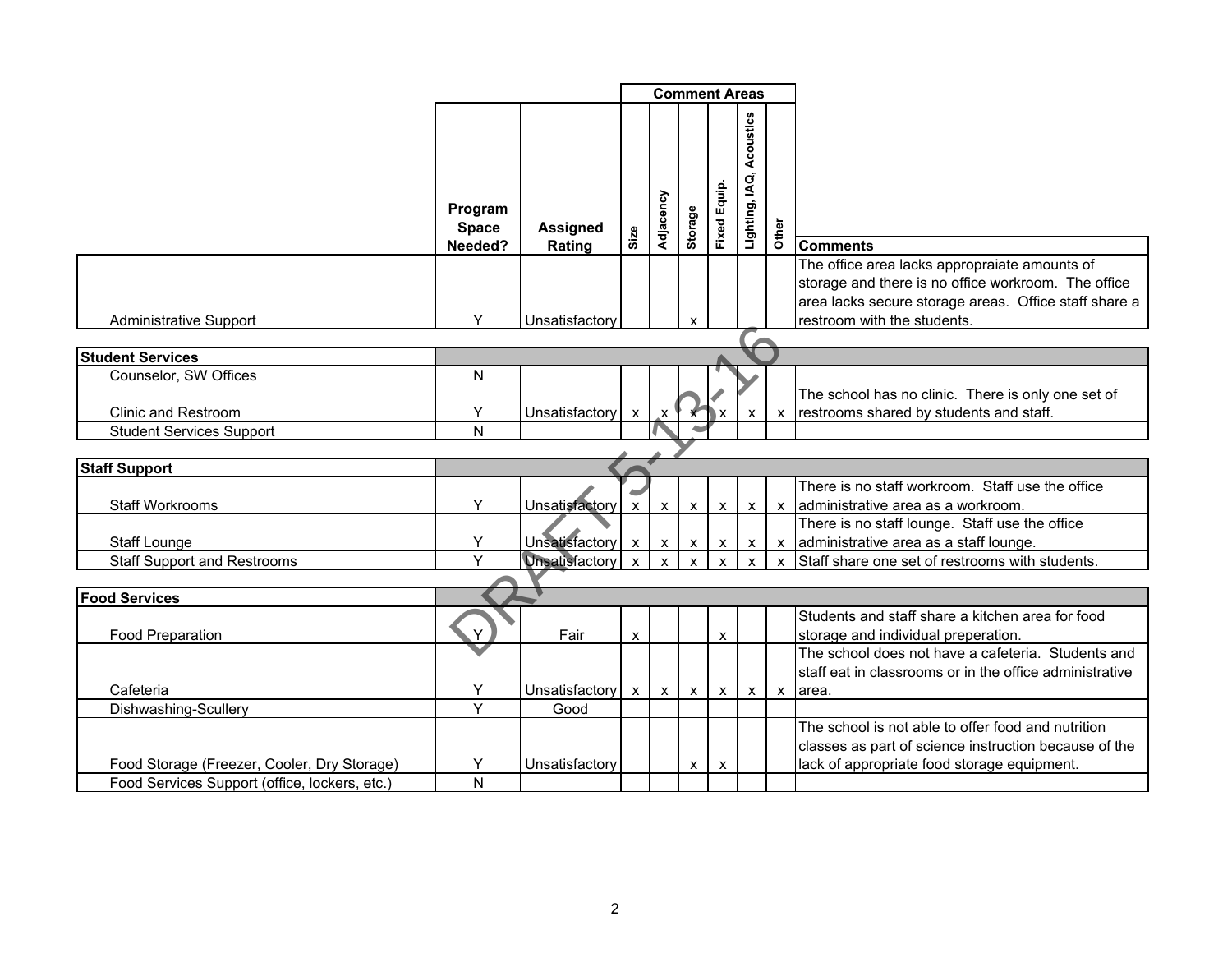| <b>Custodial-Maintenance</b>         |   |                  |   |   |   |   |   |                                                                                                                                                                                                                                                                     |
|--------------------------------------|---|------------------|---|---|---|---|---|---------------------------------------------------------------------------------------------------------------------------------------------------------------------------------------------------------------------------------------------------------------------|
| Custodial - Maintenance              | Y | Good             |   |   |   |   |   |                                                                                                                                                                                                                                                                     |
| <b>Restrooms and Corridors</b>       | Y | Unsatisfactory x |   |   |   |   |   | There is only one set of restrooms shared between<br>students and staff. There are no corridors in the<br>space, just inter-connecting rooms creating student<br>flow, privacy and noise challenges.                                                                |
| Custodial-Maintenance Support        | Y | Poor             |   |   |   |   |   | The custodian only has a small closet with no<br>washbasin. Custodial supplies are stored in the<br>shared restrooms.                                                                                                                                               |
|                                      |   |                  |   |   |   |   |   |                                                                                                                                                                                                                                                                     |
| <b>General Classrooms</b>            | Y | Poor             |   | X |   |   | x | The classrooms are connected to all other spaces<br>through doorways without the benefit of corridors or<br>other buffer spaces. Some students are instructed<br>and work in small areas also used by teachers as<br>offices adjacent to the kitchen and restrooms. |
|                                      |   |                  |   |   |   |   |   |                                                                                                                                                                                                                                                                     |
| <b>Science</b>                       |   |                  |   |   |   |   |   |                                                                                                                                                                                                                                                                     |
| Science Labs                         |   | Poor             |   |   | X | X |   | The science classroom has only one sink and lab<br>tables.                                                                                                                                                                                                          |
| Science Support                      |   | Poor             |   |   | X | X |   | There is no science prep room or dedicated science<br>storage space.                                                                                                                                                                                                |
|                                      |   |                  |   |   |   |   |   |                                                                                                                                                                                                                                                                     |
| <b>Special Needs</b>                 |   |                  |   |   |   |   |   |                                                                                                                                                                                                                                                                     |
| <b>Special Education - Resource</b>  | Y | Poor             | X | X |   |   |   | The special education resource rooms shares an<br>open space with the school's registrar.                                                                                                                                                                           |
| <b>Special Education - Cognitive</b> | N |                  |   |   |   |   |   |                                                                                                                                                                                                                                                                     |
| Special Education - Behavior         | N |                  |   |   |   |   |   |                                                                                                                                                                                                                                                                     |
| Title I                              | N |                  |   |   |   |   |   |                                                                                                                                                                                                                                                                     |
| Psychologist/SLP                     | Ν |                  |   |   |   |   |   |                                                                                                                                                                                                                                                                     |

Psychologist/SLP<br>
Special Needs Support<br>
N

Special Needs Support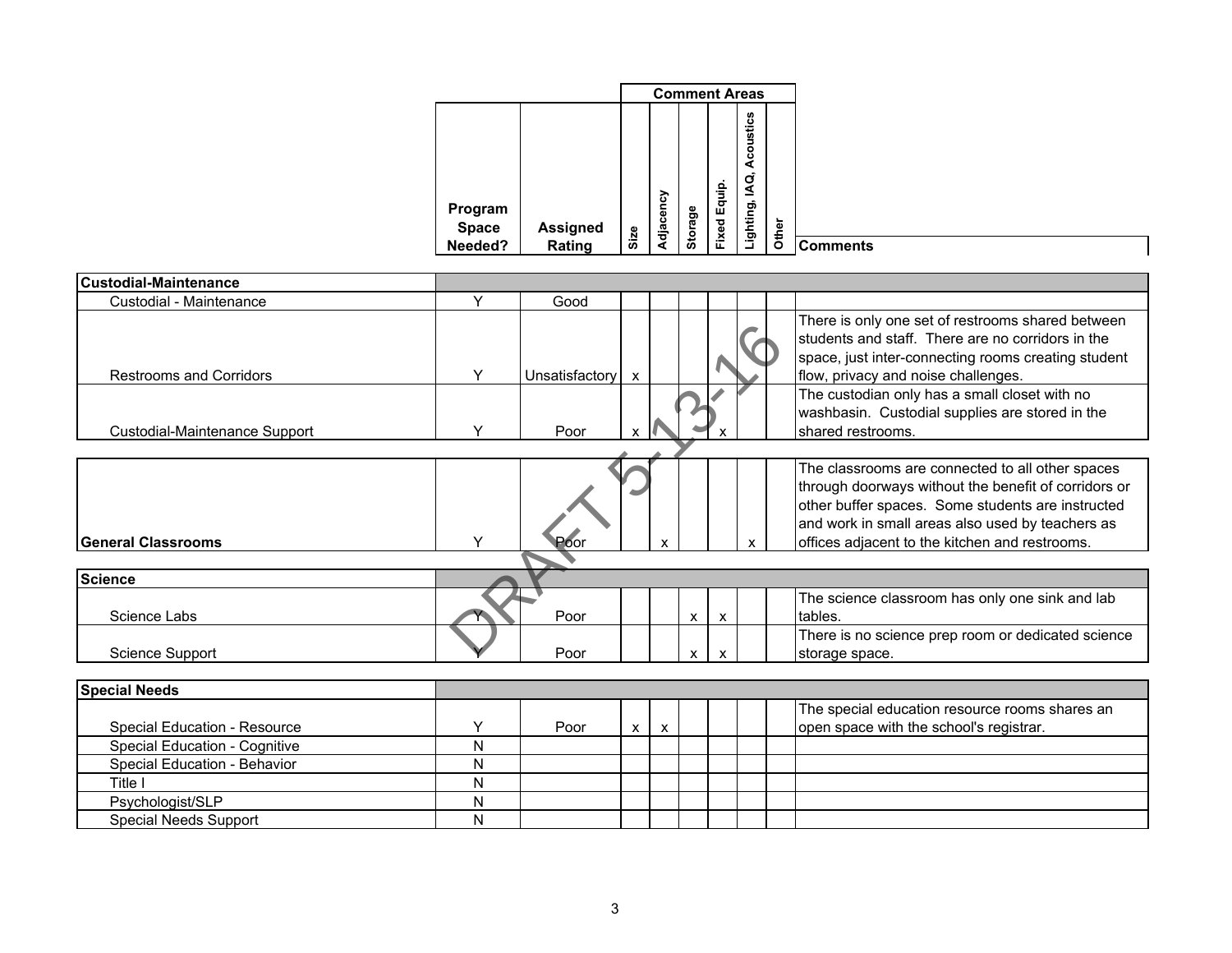|                                       |                                    |                           |                    | <b>Comment Areas</b> |              |                     |                             |              |                                                                                                                                    |
|---------------------------------------|------------------------------------|---------------------------|--------------------|----------------------|--------------|---------------------|-----------------------------|--------------|------------------------------------------------------------------------------------------------------------------------------------|
|                                       | Program<br><b>Space</b><br>Needed? | <b>Assigned</b><br>Rating | Size               | Adjacency            | Storage      | <b>Fixed Equip.</b> | Acoustics<br>Lighting, IAQ, | Other        | <b>Comments</b>                                                                                                                    |
| <b>Physical Education</b>             |                                    |                           |                    |                      |              |                     |                             |              |                                                                                                                                    |
| Gymnasium/Multipurpose<br>Weight Room | Y<br>N                             | Unsatisfactory x          |                    | $\mathsf{x}$         | $\mathsf{X}$ | $\mathsf{X}$        | $\mathsf{x}$                | $\mathsf{x}$ | There is no gym or multipurpose space. The students<br>use the adjacent, private health club for PE activities.                    |
| Lockers                               | Υ                                  | Fair                      |                    |                      |              |                     |                             |              | The school has a small bank of lockers where<br>students can store their PE clothes. Students must<br>use the restrooms to change. |
| <b>Physical Education Support</b>     | $\overline{Y}$                     | Unsatisfactory            | $\pmb{\mathsf{X}}$ | X.                   | $\mathbf{x}$ | ΙX.                 | X                           | $\mathsf{x}$ | There is no physical education support space.                                                                                      |
|                                       |                                    |                           |                    |                      |              |                     |                             |              |                                                                                                                                    |
| <b>Performing Arts</b>                |                                    |                           |                    |                      |              |                     |                             |              |                                                                                                                                    |
| Music - Instrumental                  | N                                  |                           |                    |                      |              |                     |                             |              |                                                                                                                                    |
| Music - Vocal                         | $\overline{\mathsf{N}}$            |                           |                    |                      |              |                     |                             |              |                                                                                                                                    |
| Music Support                         | N                                  |                           |                    |                      |              |                     |                             |              |                                                                                                                                    |
| Drama - Stage                         | ${\sf N}$                          |                           |                    |                      |              |                     |                             |              |                                                                                                                                    |
| Auditorium                            | $\overline{N}$                     |                           |                    |                      |              |                     |                             |              |                                                                                                                                    |
| Drama Support                         | N                                  |                           |                    |                      |              |                     |                             |              |                                                                                                                                    |
|                                       |                                    |                           |                    |                      |              |                     |                             |              |                                                                                                                                    |
| Library - Media                       |                                    |                           |                    |                      |              |                     |                             |              |                                                                                                                                    |
| Library                               | N                                  |                           |                    |                      |              |                     |                             |              |                                                                                                                                    |
| Library - Meeting, Conference         | $\overline{N}$                     |                           |                    |                      |              |                     |                             |              |                                                                                                                                    |
| <b>Library Support</b>                | Ń                                  |                           |                    |                      |              |                     |                             |              |                                                                                                                                    |
|                                       |                                    |                           |                    |                      |              |                     |                             |              |                                                                                                                                    |
| <b>Computer Labs</b>                  |                                    |                           |                    |                      |              |                     |                             |              |                                                                                                                                    |
| <b>Computer Labs</b>                  | N                                  |                           |                    |                      |              |                     |                             |              |                                                                                                                                    |
| Computer Lab Support (MDF, IDF, etc.) | N                                  |                           |                    |                      |              |                     |                             |              |                                                                                                                                    |
|                                       |                                    |                           |                    |                      |              |                     |                             |              |                                                                                                                                    |
| <b>Visual Arts</b>                    |                                    |                           |                    |                      |              |                     |                             |              |                                                                                                                                    |
| Art - 2D/3D                           | Y                                  | Poor                      |                    |                      |              |                     |                             |              | Art is taught in the regular classrooms or in the                                                                                  |
| Art - Computer Graphic                | $\overline{N}$                     |                           | $\mathsf{x}$       | $\pmb{\mathsf{X}}$   |              |                     |                             |              | shared, open administrative area.                                                                                                  |
|                                       |                                    |                           |                    |                      |              |                     |                             |              | There is no dedicated art storage area for the art                                                                                 |
| Art Support                           | Y                                  | Poor                      |                    |                      | X            |                     |                             |              | program.                                                                                                                           |